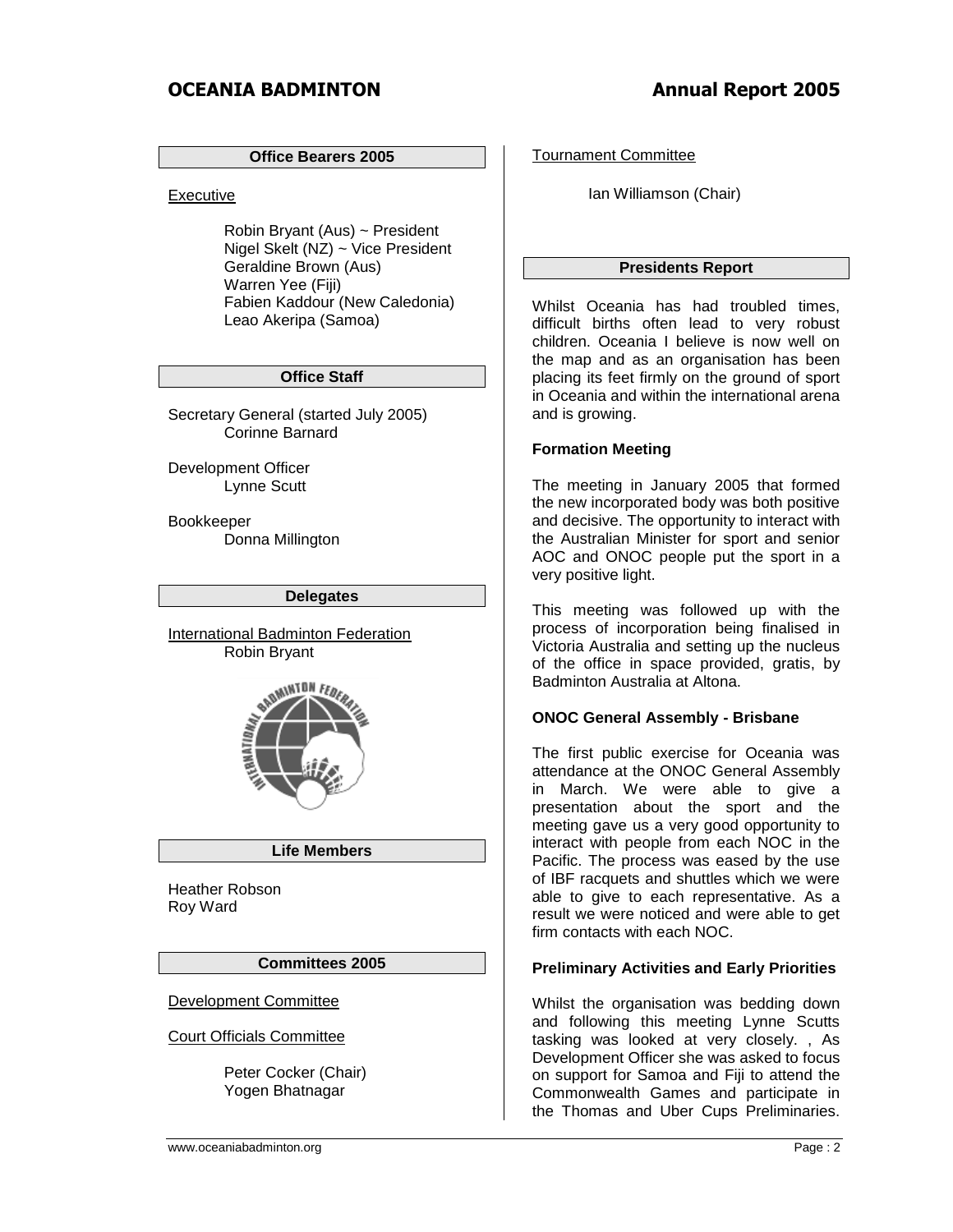She was also asked to start identifying people in Australia and New Zealand who formerly came from the Island Members and may be playing badminton.

Other priorities were establishing contacts with our former members and work on ways of getting the game going in these areas.

Lynne has been very successful and is to be congratulated on the outcomes. Samoa and<br>Fiii will both be attending the Fiji will both be attending the Commonwealth Games and this will be the first time that we have had all our members, including New Caledonia participate in the Thomas Uber Cup preliminaries. A major milestone and a substantial step on the way to making sure we have a full complement of teams for the next South Pacific Games.

We were able to get badminton included in the Australian Youth Aid Development Fund program run by the Australian Sports Commission and Ausaid. Our first project was to target people for work in Samoa. Regrettably we were unable to find a person to take up this post for 6 months. Nevertheless we will continue to try to utilise this program for development, not only in Samoa but in other NOC's

# **Potential New Members**

This coming event will give us an opportunity to focus on our priorities for the next 3 years. We must particularly look to securing badminton into the South Pacific Games. Work is progressing strongly in terms of making contact and encouraging PNG, Solomon's, Cook and Nauru to embrace the game more fully. In part we are being aided by equipment that has been allocated by IBF, however having Corinne and Lynne available to continually push the issues is starting to have some small effect.

# **French Territory Members**

Fabien Kaddour has been quietly working on the French Territories in an endeavour to recruit them into the sport and membership of Oceania. There are some issues we will need to work out with France to ensure they

are able to be full participants without losing any entitlements to funding from that source.

# **Staff Activity**

The organisation was initially staffed by Lynne Scutt, Development Officer and a bookkeeper, Donna Millington, was appointed part time to handle the finances using MYOB.

It has been quite a year in the development of Oceania. Corinne Barnard is now on strength as part time Sec Gen from August 2005. She had the opportunity to attend the last IBF Council Meeting in Kuala Lumpur and was allowed to attend most of the Committees as well as meeting up with the other Sec Gens and the new IBF Staff. Corinne will be focussing on key development issues for Oceania and working with Geraldine and her Development Committee to find both further development opportunities and funding sources.

Lynne Scutt is doing very good work particularly with Fiji, Samoa and New Caledonia. It is the hard work that she has put in that has given us a first, all members will participate in the Thomas and Uber Cup, we are making special arrangements for New Caledonia, This will be a good development opportunity for them and a lead up for the Commonwealth Games. NZ, Aust. Fiji and Samoa have entered teams. That took a lot of hard work to make that happen.

# **Committees**

We have formed Committees along the lines of the IBF Committees. Still a bit overweight with NZ and Aust people but we are getting there. However some interest from people in the Pacific has been shown. It will be a major exercise to build their confidence such that they want to take part.

## **Finances**

Statements audited by Thornton and associates will be provided to the meeting.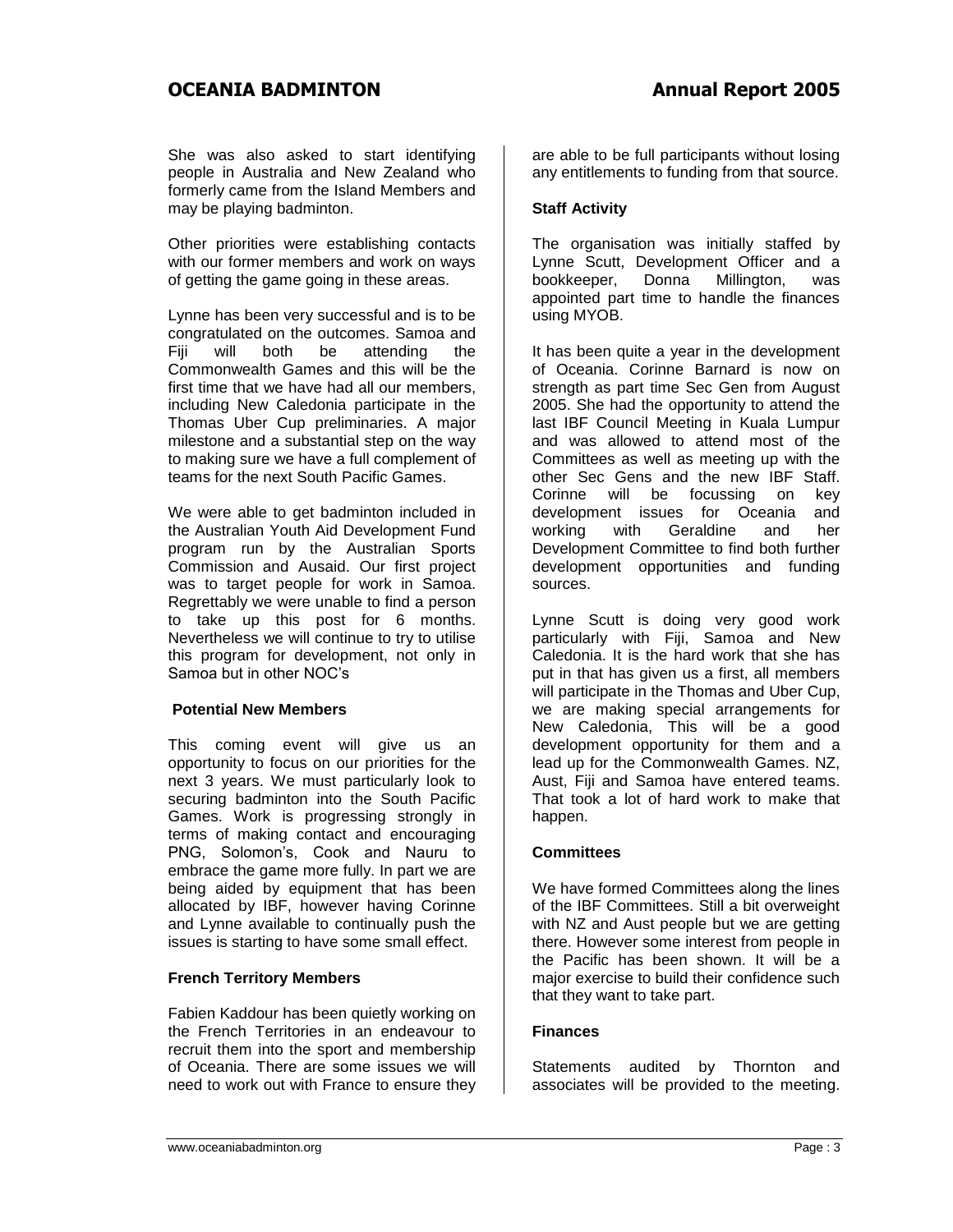IBF now require audited statements for acquittal of their grant money.

IBF have agreed with our arguments and decided not to reduce our funding progressively as will apply to other Confederations. They have increased the base amount for the remaining 3 years of this quadrennium granting us an additional \$79,000US over the period.

Oceania Congress and in conjunction with NZ a coaching/court officials conference. Paisan Rangsikitipho Chair of IBF Events Committee is also attending some of the time.

#### **The Future**

Our first Congress will give us an opportunity to focus on our priorities for the next 3 years. We must particularly look to securing badminton into the South Pacific

|                                                         |                 | Securing Dauminton line the South Facility                                                                                                                                           |
|---------------------------------------------------------|-----------------|--------------------------------------------------------------------------------------------------------------------------------------------------------------------------------------|
| \$US                                                    | 2005<br>(000's) | 2008mes. 2000 k is p2008essing Trotaterms of<br>contact and encouraging PNG,<br>making                                                                                               |
| Asian Badminton Confederation                           | \$250           | Solomon a 6500K all to be a complete the<br>game more fully. In part we are being aided                                                                                              |
| African Badminton Federation                            | \$150           | by equipinent that has been allecated by<br>IBF, however having Corinne and Lynne                                                                                                    |
| European Badminton Union                                | \$250           | 20 aniable 10 continuedly push the oissues is<br>starting to have some small effect.                                                                                                 |
| Oceania Badminton Confederation                         | \$50            | 42<br>-34<br>- 25<br>151<br>We must also not Idse sight of the fact that if<br>badmintoh is to be seen to be strong in the                                                           |
| Pan<br><b>Badminton</b><br>American<br>Confederation    | \$200           | l6e7gion, Alû\$tralia ani00New Zooaland must<br>make<br>substantial<br>inroads I<br>into<br>the                                                                                      |
| <b>TOTAL</b>                                            | \$900           | <del>_internatiohal_world<b> </b>with_both_their_player</del> s<br><sup>7</sup> ard   their <sup>00</sup> events <sup>50</sup> Ocearla <sup>700</sup> has   a<br>∕ <sup>00</sup> has |
| New Oceania Amounts post Dec 2005<br><b>IBF Council</b> | \$50            | <b>Responsique to assist where possible.</b><br><del>at filmatina</del>                                                                                                              |

We need to work very closely with ONOC to secure the remaining money required to develop the sport in the confederations region and ideally move to the goal of having each member represented at the Olympics. With the new IBF rules, that is a goal that can be realised. In addition IBF support through equipment and IBF Training Centres makes a substantial change over the past quadrennium.

## **Website**

Our website is now fully operational and provides a good medium for communicating in the region. Oceania has arranged to have its own domain name.

## **Major Events**

The Oceania Championships and the Preliminaries for the Thomas and Uber Cups are being held in Auckland in February 2006. We have been fortunate to be able to hold these two events back to back, with an

Both our principal funding agencies

I would like to thank all the members for their support, good humour and contribution to the growth of Oceania. I feel very proud to come from this region. We are diverse in culture but our relationships are very strong and friendly. One of my small dreams is to see our Oceania teams carry some of our culture into the international arena with the very special singing talents that we have particularly in the South Sea Islands. Thank you very much.

**Robin Bryant President**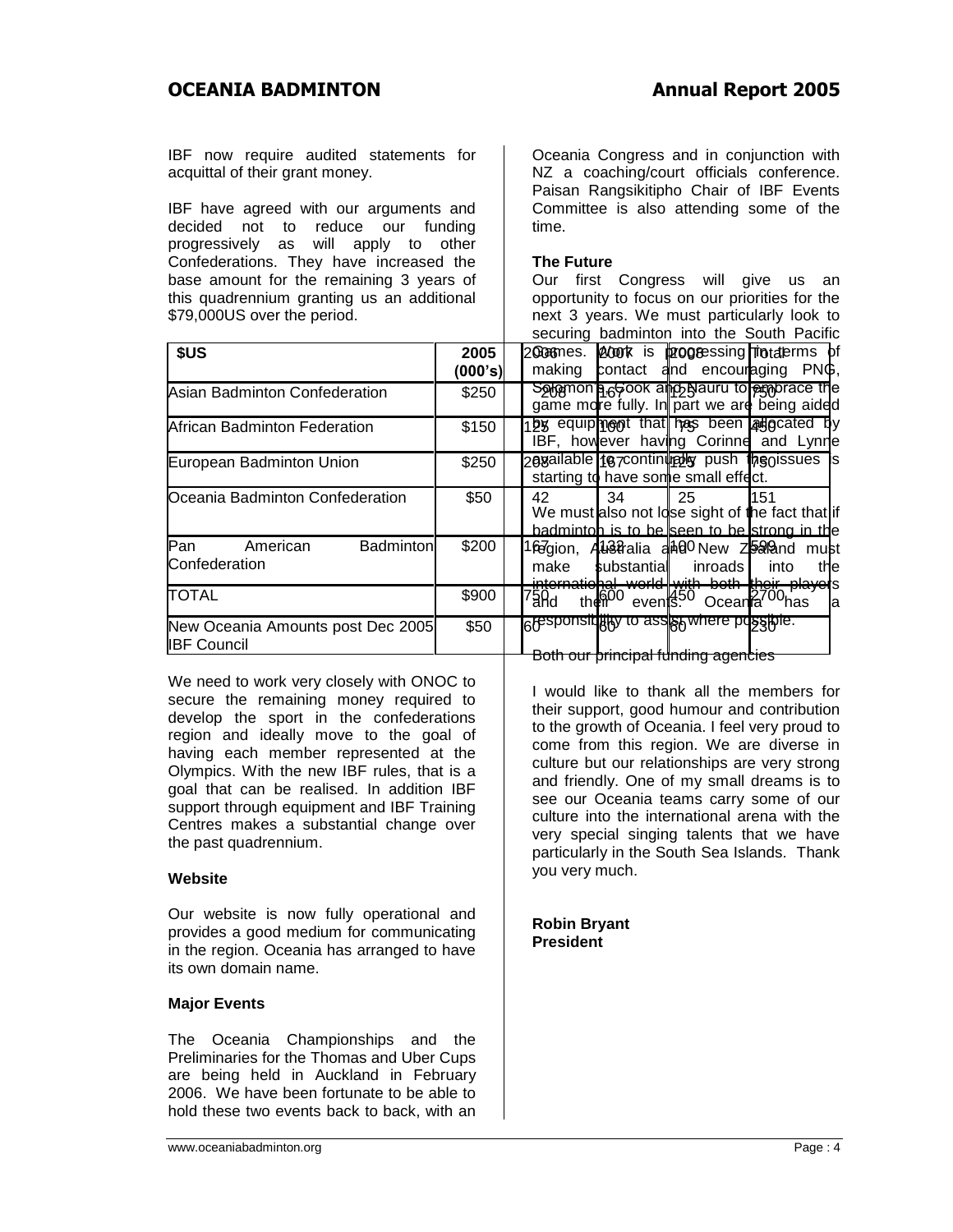# **Secretary General**

#### **Overview**

The 2005 year was one of great changes for the organisation after the move of the office and base from New Zealand to Melbourne, Australia in early 2005.

I came into this role in July and took on a new role as Secretary General.

With the transition from New Zealand to Australia there were unfortunately files, policy documents and financial statements missing and so in many cases we as an organisation are starting from scratch with some areas.

## **Head Office**

- o Established the Oceania Badminton Confederation office in the BA Williamstown office.
- o Shared ADSL line with Badminton Australia
- o Shared use of Desk top Computer 2006 purchase a laptop computer for Secretary General
- o Dedicated phone / fax line and number
- $\circ$  Photocopy day to day provided free of charge
- o All files and documentation stored in filing cabinets or on computer files

## **Staff**

- o Part Time Secretary-General (2 days per week), Corinne Barnard (contract to July 2006)
- o 1 full time Development officer (funding to June 2006)
- o Part time Book keeper (Donna Millington)

#### **Finance, Planning and Policy Development**

- o Standardized documents (guidelines/processes, entry forms) and review of Oceania circuit;
- o Budgets for 2006-2008
- o Policy documents for Business, financial protocols. Regulations for running of Oceania Teams event, responsibilities.
- o Development of the website
- o Effective communication with members regular e-news –
- o Administrative support for events hosted in Oceania region



#### **Tournaments**

OBC co-ordinates the major calendar for all members.

- Thomas Uber Cup Preliminaries 2006
- Oceania Championships 2006
- NZ International 2\*
- Australian International A
- NZ and Australia provide for 4 additional A events
- 2 Members on rotation provide for 2 B events each year
- Commonwealth Games Melbourne 2006

These international events form the basis of the **Oceania Circuit**

• Oceania is looking at developing its own ranking system however if it could be "spun off" from the IBF system efficiencies would be gained.

Every 4 years Oceania conducts the South Pacific Games (SPG). Aust and NZ are not included. Badminton is currently in the event but 6 countries need to enter to maintain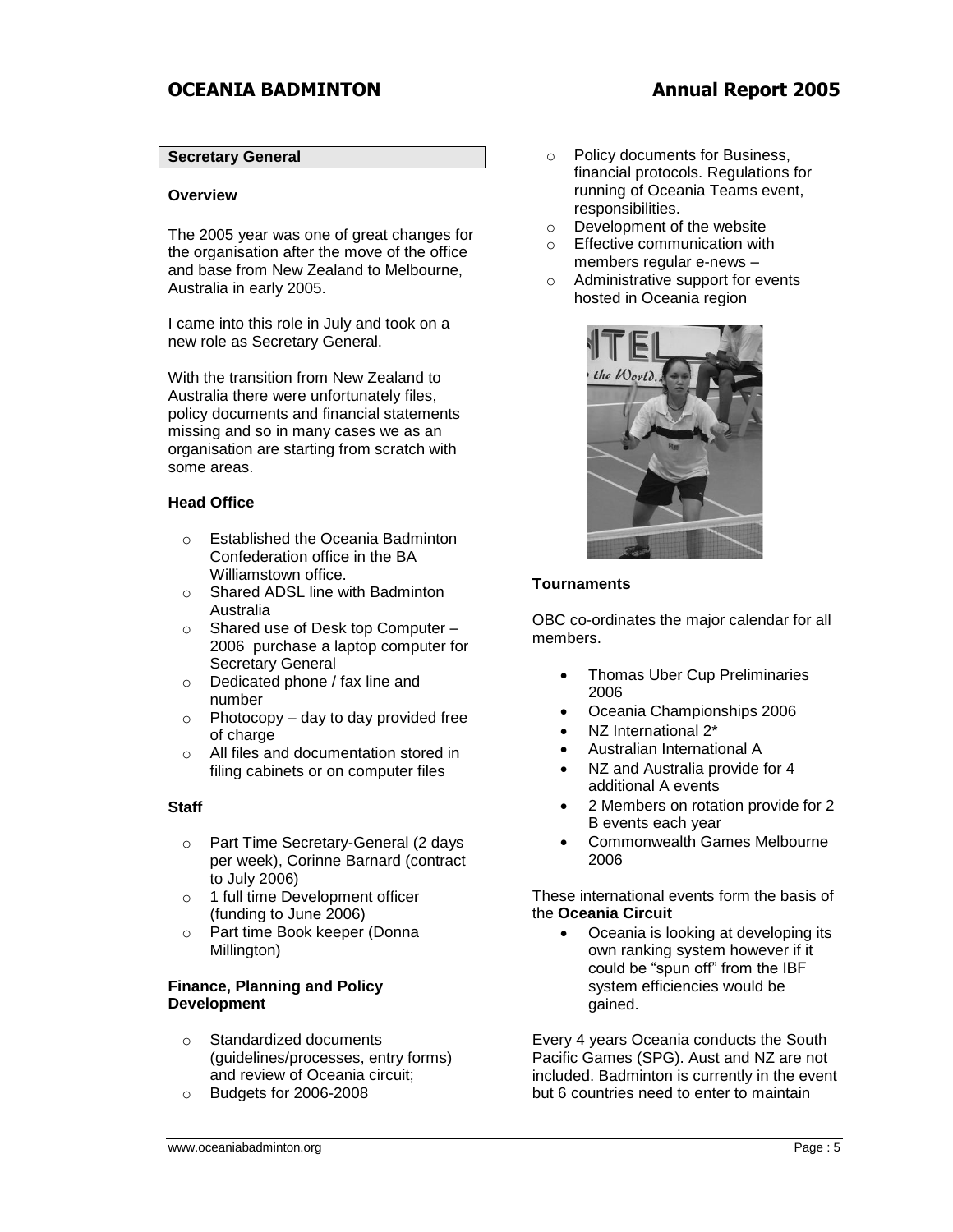playing status. This is an important event for development in the region.

NZ has been listed to be awarded a **World Juniors Championship in 2008** if it wishes to conduct an event

# **Key Achievements**

- o Oceania new constitution in 2005 consistent with current IBF Model.
- o Organisation is Incorporated in Victoria Australia.
- o Developed closer working relationships with funding partners: IBF and ONOC
- o Secured IBF funding for 3 years. The decision was made at the IBF meeting in KL in December 2005 to increase our funding. We will now get a minimum of US \$60k per year instead of the declining amounts we had originally been awarded. That will be reviewed again at the next meeting after we have submitted audited accounts
- o Set up website Oceania has registered the domain name oceaniabadminton.org the website is run by a major IT company in the region SportingPulse. Both Badminton Australia and Badminton New Zealand are using their facilities. SportingPulse is supported by ONOC to provide services to sport generally. The Website is actively managed [www.oceaniabadminton.org](http://www.oceaniabadminton.org/) and used as a communication tool.
- o Professional administrative head office
- o Sponsorship \$5,000 of the Fiji Fintel International upgrade from B to A Grade event.

# **Challenges**

- o Managing priorities and allocating appropriate time and resources to these often competing priorities;
- o Meeting the needs and expectations of members

o Coping with the wide range of reporting and compliance – very similar demands for all Continental Confederations which are much larger and better resourced.

# **IBF**

Wang Loh Poh and myself (one of Warren Yee's Committee Members) were engaged in many of the Council Committee meetings and presentations at the IBF meeting in KL late last year and I had the opportunity to interact with the Secretary Generals from each of the other Confederations and was able to meet up with all the staff and coaches from the IBF Training Centres. I gathered many ideas on co-operation with the other confederations that will help us build the base in our small confederation.

Badminton will be rebranding the sport around the name Badminton International and we should be looking to comply with all bodies that are not in that form…..ie change OBC to Badminton Oceania in the near future.

IOC have awarded Olympic Scholarships to IBF to be used for the Training Centre participants. These amount to \$1800 per month per player.

Sally Yee, a very well known entertainer in Asia has been appointed as badmintons first ambassador.

The sport will change its scoring system to 3 x 21, rally point, only one serve in doubles. This will be mandatory for all world ranking events from Feb 1 and to be voted on at the IBF AGM in May so we are going to see a huge change to the sport as a whole

# **Looking Forward – Key Focuses –2006**

o The next 12 months will be interesting for the sport in the lead up to Melbourne 2006 Commonwealth Games in March. Oceania has 4 teams represented NZ, Australia, Samoa and Fiji. This is a unique opportunity for the sport in the Region to take this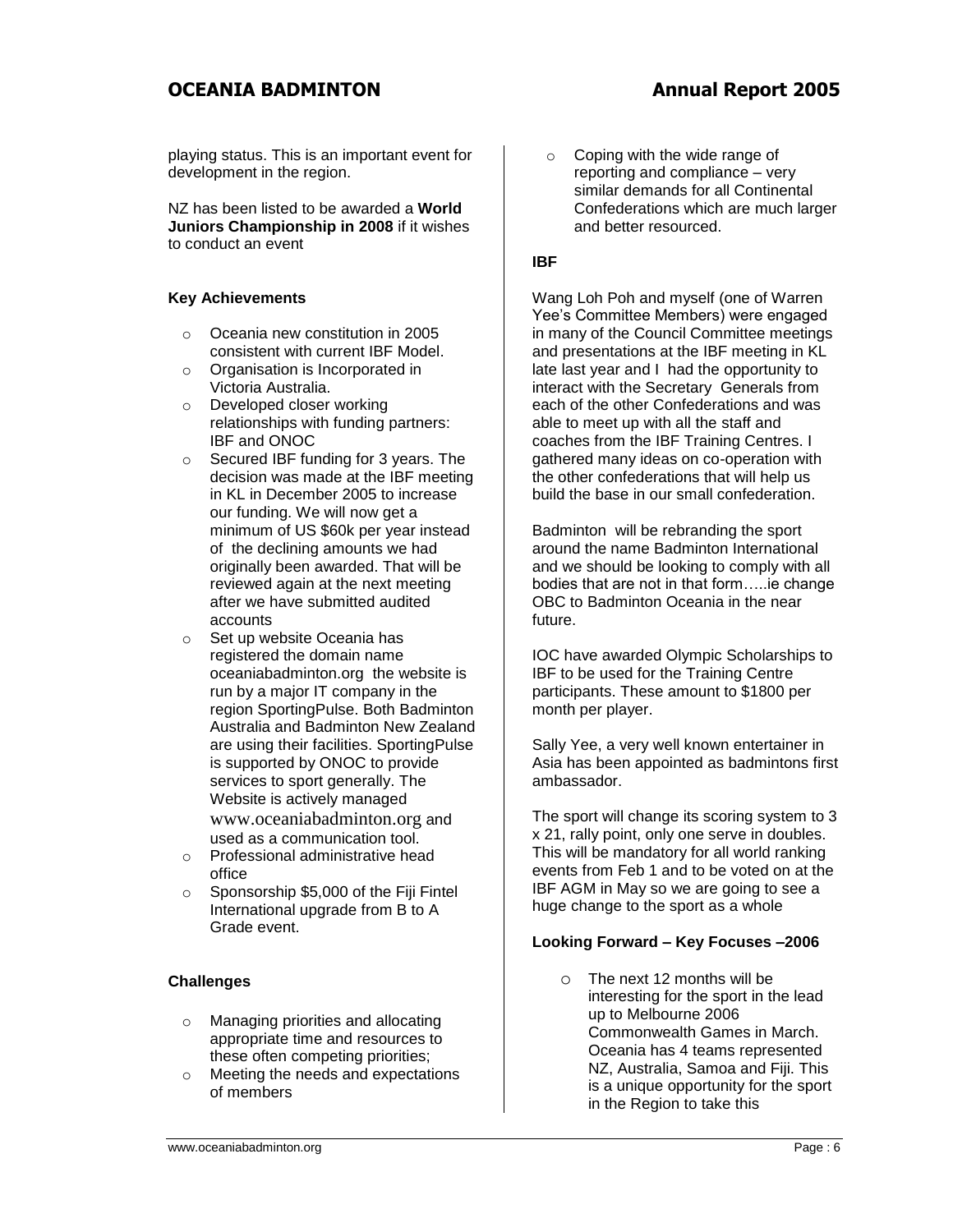opportunity to showcase the sport, to build participation and ensure there is a legacy for badminton.

- o The next step in the coming months with the website is to shift up a level with SportingPulse and develop an Oceania Portal to allow more administrative functions to be undertaken including ranking lists, event management and results distribution.
- o Oceania would like to put around a newsletter similar to the other confederations. There is an amount of common material that could usefully be co-ordinated between the confederations and IBF.

Thank you to the Member Associations for another good year in badminton. I think the flow of communication is improving and we need to continue to work on priority projects for the benefit of the sport internationally.

Finally I wish to thank the Lynne, Robin, Geraldine in particular for your support and significant contribution throughout the year.

#### **Corinne Barnard Secretary General**

# **Development Officers Report**

## **Current Programmes**

- 1. Olympic Solidarity conferences every 2 years in Oceania countries
- 2. Court Officials conference in NZ Feb 2006 during TUC preliminaries
- 3. Training Technical Officials for South Pacific Games 2007
- 4. Coaching Assistance with Commonwealth Games teams for South Pacific Countries
- 5. Australia and New Zealand are embarking on a targeted program of encouraging top level non elite club players from major clubs in Aust and NZ to patronise the B events in the Pacific Islands

#### **Proposed Development Programme (subject to funding availability)**

- 1. Working with Australia and New Zealand to strengthen the public profile of the sport
- 2. Promoting the sport to existing and new members the priority being
	- 1. **Existing** Nauru, Samoa, Fiji, Cook Islands
	- 2. **New** Vanuatu, Tahiti, Wallis Fortuna, American Samoa, Papua New Guinea
- 3. Ensuring the South Pacific Games includes badminton
- 4. Building a solid administrative base for the sport in the region
- 5. Work with the developing countries to search out sponsorship opportunities for the key events
- 6. Ensure the Committee structure works and is inclusive of new members which requires building confidence

#### **Oceania Region Development Events held annually (controlled by Australia and NZ)**

Under 15 Teams and Individual (Invitational Oceania and near Asia) Under 17 Teams and Individual Aust/NZ and an Oceania Team Under 19 Teams Aust NZ Australian Closed Teams and Individual (Clendinnen Shield) NZ Closed Teams and Individual (Wisden Cup)

Results from Junior Oceania team at June Bevan…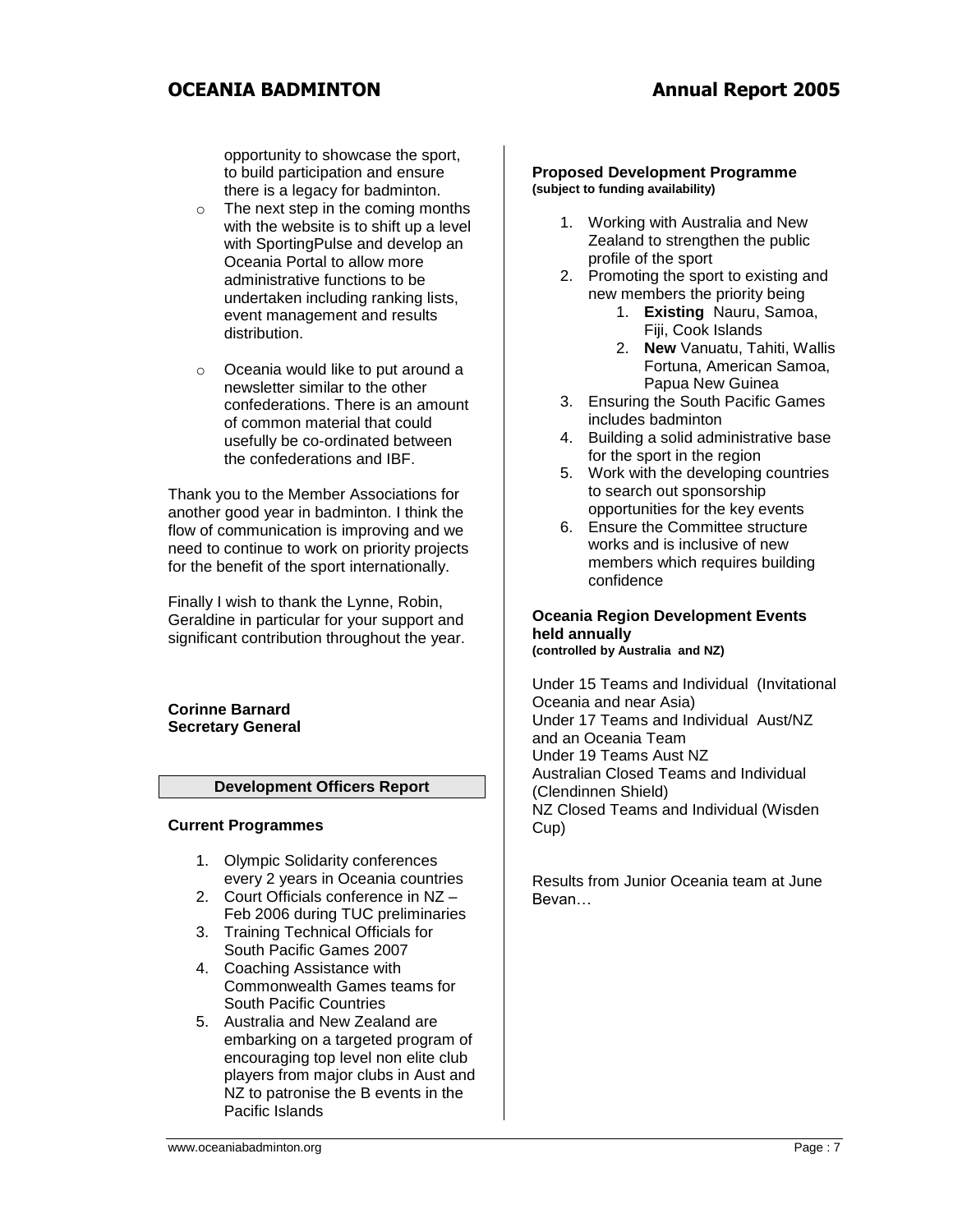### **Members Country Reports**

## **New Zealand**

#### **Australia**

2005 was one of significant change in Badminton Australia with an increase focus on **Junior Development** and an extensive review of and change within the **High Performance Program**.

In late 2004 and early 2005 Badminton Australia developed its 2005 – 2009 Strategic Plan. One of the key components of the Strategic Plan is to look at the grass roots of the sport, to ensure the sport is developing, that clubs are dynamic and growing and that there is increasing participation in badminton at all levels. BA continues to work with the State/Territory Badminton Association to ensure development of the sport.

In July Badminton Australia was fortunate to recruit **Corinne Barnard, Junior Development Manager**. Her first six months in the role saw a re-energised and focused Junior Development Committee and the successful planning and delivery of an **Olympic Solidarity** funded National Course with key focuses on training and development for coaches and court officials. We were fortunate to secure a quality coach educator in the form of Mohan Subramaniam from the USA, ably supported by Tjitte Weistra from New Zealand. Guest presenters from the Victorian Institute of Sports and Exercise Research Australia gave presentations on innovations in elite sport.

Corinne's week is shared with her other role as **OBC Secretary General.** The OBC office has had its first year in its new location in Williamstown. Corinne and the OBC office are welcome additions to the Badminton Australia office environment.

Melbourne 2006 Commonwealth Games impacted significantly on the workload of the

Badminton Australia office during the period – particularly the recruitment processes for volunteers and technical officials recruitment and training. This event together with the support for the three annual Oceania international events hosted in Australia (Ballarat International in June, WA International in July and the Australian International in August) kept the office staff of Susan Dobson and Tania Luiz extremely busy with the administrative functions associated with such events.

Badminton Australia undertook a major review of the High Performance Program which culminated in a new HP model being implemented – one which is underpinned by sports science and is supported by a range of professional sports science services. Badminton Australia recruited **Claus Poulsen** as the new **National Coach** who brings to the program significant experience from the Dutch and Danish national high performance systems. Initially the key focus is on the Melbourne 2006 Commonwealth Games.

# **Stuart Borrie National Executive Director**

## **New Caledonia**

In 2005, the Ligue de Badminton de Nouvelle-Caledonie organised its 10th Noumea International. This tournament is a B IBF event. About 80 players were entried in three grades : A, B and C, from Australia, Austria, Fiji, New Caledonia and New Zealand. The great winners were : Stuart GOMEZ (Aus) in men's singles, Renee FLAVELL (Nzl) in ladies singles, Ross SMITH / Glenn WARFE (Aus) in men's doubles, Renee FLAVELL / Belinda HILL (Nzl) in ladies doubles, Scott MENZIES / Renee FLAVELL (Nzl) in mixed doubles. OBC contributed to the success of this event by allocating 50 dozens of shuttles.

For the first time, caledonian players contested the June Bevan in Melbourne in March. Six of our youngsters were associated to three fijian colleagues to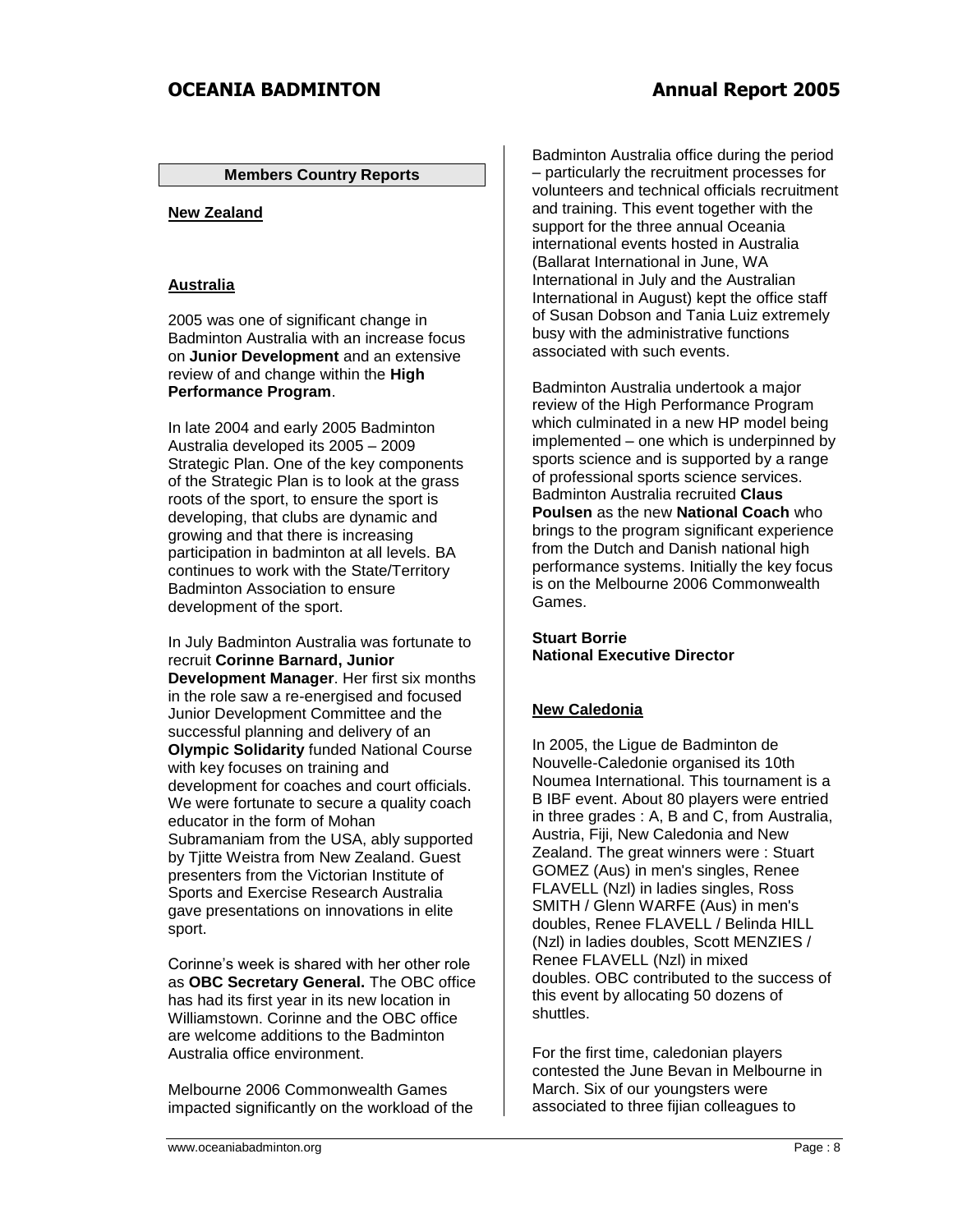constitute the first team of Oceania, supported by OBC. In the team event, Oceania finished 13th on 17th, after having won its pool of ranking with three won ties. In individuals, some of our players managed to pass two rounds in the main draws. Players were pleased to compete in this kind of event where they learnt a lot. Lynne was the manager of the team and gave a precious help.

For the 20th birthday of Ligue de Badminton de Nouvelle-Caledonie, 13 players were sent to the Fiji International in August. This is an event well known by Caledonians. Our players contested the A (international) and B grade draws with success. One title in mixed doubles for the International, and the five titles in B grade.

The development officer, Lynne SCUTT, came twice in the year. She focused on national and development squad trainings. In some occasions she visited the clubs in the North in the goal of discovering badminton there, and giving them basic trainings. The North of territory is the less developed part of New Caledonia in badminton. The Lynne's stays were much appreciated by all the players.

A coach clinic was held in May with a teacher from French Federation. This clinic which lasted a week offered five new coaches to New Caledonia. These successful candidates were given the french diploma of badminton coach.

The Ligue counted for 2005, 420 registrated players from 11 clubs all around the country. Figures show that 50% of the players come from the South which is the main pole.

## *Fabien Kaddour*

Samoa

Fiji

## **Summary of IBF meeting in KL December 2005**

The New Look IBF has two major objectives;

a) **Badminton to remain in the Summer Olympic Games.**

#### b) **Badminton to become the No.1 Racquet Sports in the World.**

It is also IBF`s intention to remain transparent in all its dealings, be focussed on all its projects and be united under one umbrella. I would like to brief you on some of the IBF projects and programmes that are being formulated to achieve our objectives.

1. IBF at its EGM at Kuala Lumpur on 1st Dec 2004, and again at the AGM in Beijing on 8th May 2005, passed a resolution stating that the Olympic income from the International Olympic Council after each Olympic will only be used for development purposes. IBF has received praise for this decision from some of the IOC members as it is what IOC would like every international federation to do. Following this decision, IBF in 2005 contributed cash and equipment to the five Continental Confederations.

In 2006, the cash contribution is to to be scaled down. This is to enable and train the Continental Confederations to be self sufficient eventually.

2. In 2005, IBF started three training centres in Saarbrücken (Germany), Sofia (Bulgaria) and Guangzhou (China) for training of players from the developing and less developed countries. The players are trained for two months at these centres and all expenses incurred for the training, including accommodation, food, coaches and other related expenses, are borne by IBF from the Olympic funds. The players or their respective associations only pay for the expenses incurred for the player's transport to and from the centre.

So far 150 players from over 60 countries have benefited from these training centres. We are very fortunate that the Olympic Solidarity programme has now agreed to recognise two of our centres, Saarbrücken and Guangzhou, as centres for Olympic Solidarity Scholarship holders. IBF is now redoing its set up to cater for this new and most valuable recognition.

3. IBF is now coordinating the activities of the five Continental offices so as to produce a World Plan for operations. This will ensure that the development programmes will meet the demand of each specific area.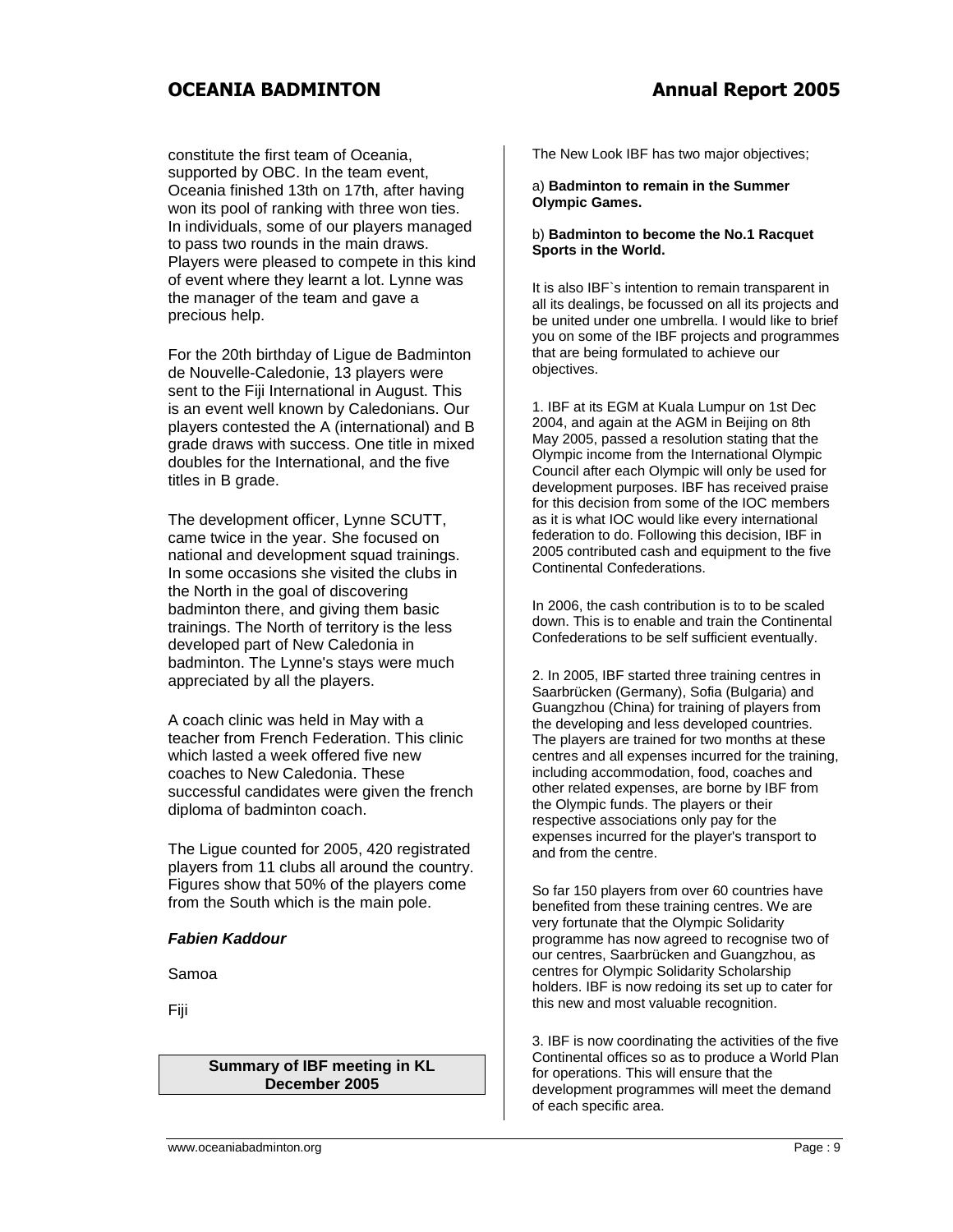4. To further promote the game and to ensure we are in line with our objectives, IBF is now wanting to make the game more friendly to the TV, media, spectators and above all to the players. IBF is aware that TV stations are not able to predict the length of time a game would last, which is necessary for them to estimate their time for satellite bookings etc.

At present it takes anything between 15 minutes and two hours to finish a match. Some have complained that IBF is too old fashioned and that the rules have been similar for nearly 70 years. The most reflecting factor has been the injury to most of our top players. This is due to the demands of the game on the individuals.

During Sudirman Cup in May 2005, IBF hired the firm which records the speed of cricket balls and the tennis serves to measure the speed of badminton smashes. To the amazement of many, the fastest speed of the men's smash was measured at 342 km/hr, and the women's at 296 km/hr. This when compared to the tennis serve of around 270 km/hr, makes badminton the fastest racquet sport in the world. It must also be noted that in badminton, a player sometime smashes as many as 10 times or more within a rally. This again makes badminton one of the MOST EXTREME SPORTS IN THE WORLD.

5. To ensure that we will address most of the demands by making the least changes, IBF at its Council Meeting in Kuala Lumpur in Dec 2005 decided to adopt the rally point scoring system, (similar to that used by the volleyball) playing to 21 points to the best of 3 games. At 20-all, there is a deuce and the person who gets two consecutive points wins the game. If the score remains at 29-all, then the tie break is utilised and the person winning the 30th point is the winner.

In this case the player has to concentrate on every point as every mistake will be a point to the opponent. In the doubles, only one serve is allowed. This scoring system was tried out during the invitational World Cup in Yiyang, China in Dec 2005 and the result was very encouraging.

The players were still not familiar with the new set up, however, they had to concentrate on every point as any mistakes they make gives a point to the opponent. The matches were much shorter and the media, TV and the spectators were happy. The games were much closer then expected and this kept the crowd excited. The finals with five matches were over in four hours

which included the presentation of prizes to the winners after every match.

6. IBF has now recognised that entertainment should be part of its tournament set up. IBF has now appointed its first Ambassador for badminton, Ms. Sally Yeh, a popular singer from Hong Kong China. There was good response to this from the media and fans in three of our recent events in 2005, namely in the World Championship in Anaheim, USA in August; the Hong Kong China Open in November, and the Official Opening Ceremony of the IBF Head Office in Kuala Lumpur in December. Badminton received excellent media coverage of articles and photos from the entertainment section as well as the sports writers.

7. IBF is planning to introduce more statistics to the game, for example, the speed of the smash, the number of strokes per rally, and other relevant information to keep the spectators and TV audience interested as well as provide information about the sport.

8.IBF is also looking into seeking the help of experts to train commentators for badminton. Our TV agents for Asia, Total Sports of Asia is also the distributor of the World Wrestling Federation TV rights for Asia and has arranged for IBF to meet with the WWE personnel to further explore the possibility of such training.

9.TV rights have been sold for Asia and Europe while rights for other areas are maintained by IBF to promote the game in the Pan American and the African region before selling them. Efforts have been well received in the PanAm region and we could soon expect badminton on TV in these regions.

10. The events department is also looking into ways of making the game more attractive to the younger generation. You may have experienced some delays in the ranking and in the draws. This is due to IBF now going on to a system of IT information set up of its own. We expect some teething problems and ask for your understanding as we will soon be in a different league with regards to this matter. Supervised by its Administrative committee, IBF is pursuing a paperless set up in all its offices. This may take a long time to achieve but we are working towards it. You could very soon be able to get all the necessary information about any matter from the website.